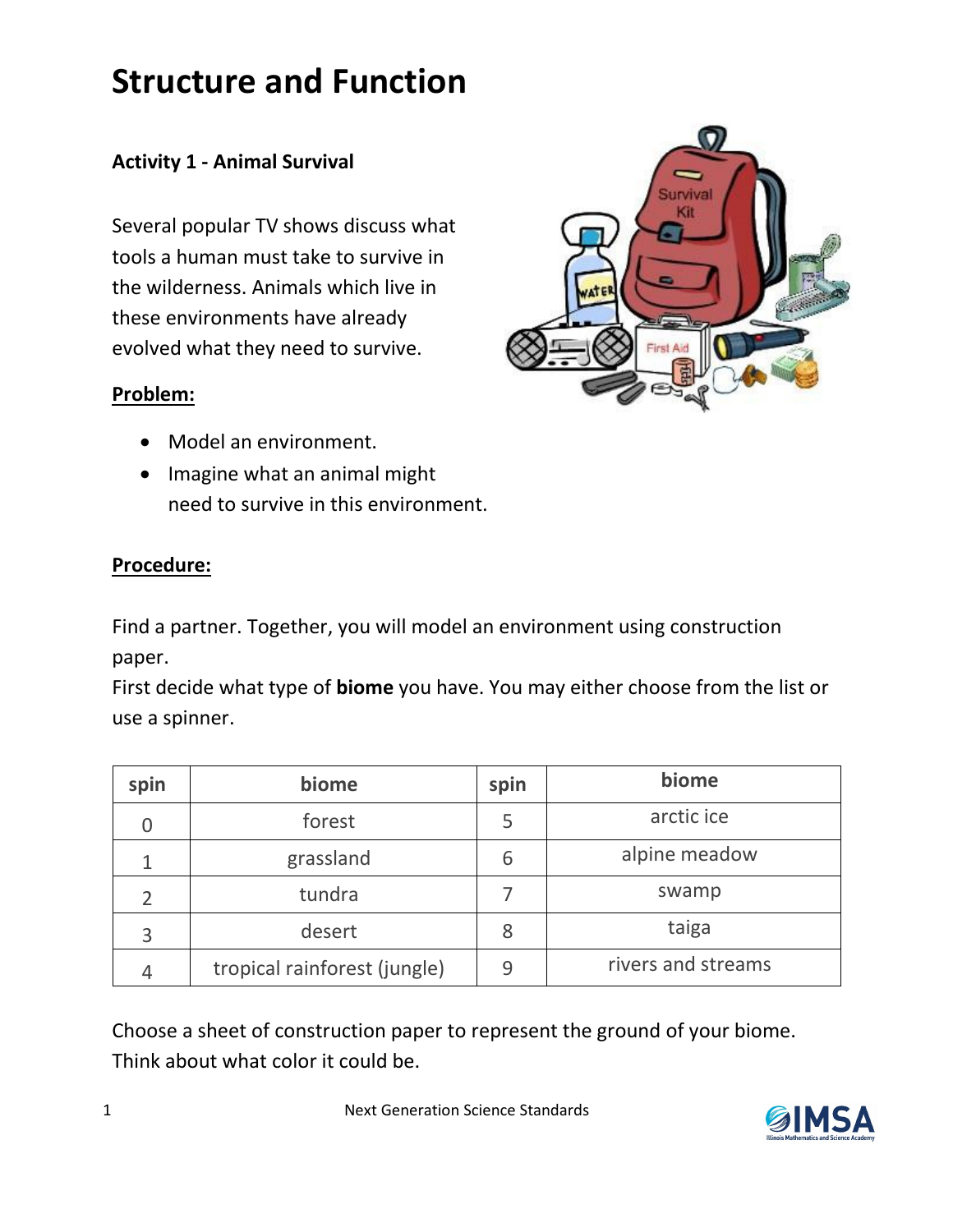Animals spend much of their time resting, sleeping, or hiding. They are only active during certain hours. What time of day will you model? You may either choose from the list or use a spinner.

| spin    | time          |
|---------|---------------|
| $0 - 3$ | day           |
| $4 - 6$ | night         |
| 7 - 9   | dawn and dusk |

Choose a sheet of construction paper to represent the sky at this time.

Fold the sky paper as shown:

fold line  $\qquad$ 

| sky paper | ground paper |
|-----------|--------------|
|           |              |

You may now stand-up the sky paper on its side. Together they form a scene in which to imagine an animal. Before you tape the papers together, you may want to add some details to the "sky". Are any plants seen on the horizon? Feel free to draw or use more construction paper to add any details to your scene.

ground paper



### **Imagine:**

- What type of animals might be active in this environment? What would they look like?
- What might they eat?
- Where might they hide?

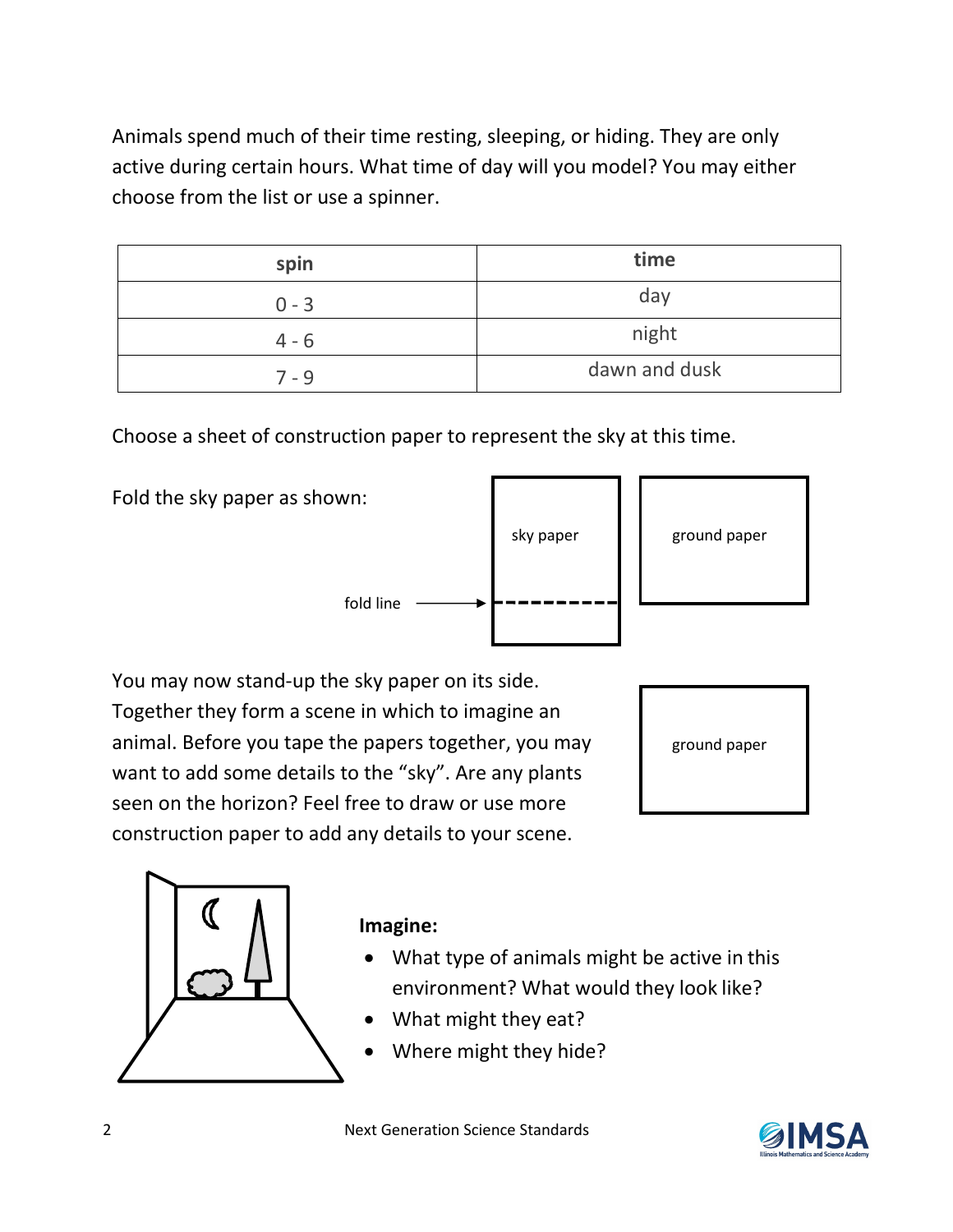# **Structure and Function**

## **Activity 2: Imagine an Animal**

## **Problem:**

Imagine and model a unique animal and explain how its structures work together to help it survive, grow, and reproduce.

### **Procedure:**

- 1. Imagine an environment in which your animal will live. Things to consider are:
	- What is the biome? Forest, grassland, desert, tundra, arctic, jungle, or something else?
	- When is our animal active? Day, night, dawn and dusk?
	- What does our animal eat?
	- What dangers are a threat to our animal in this environment?
- 2. Find the sheet called *Animal Body*. Use scissors to cut along the dotted lines. Fold the body along the solid line that forms the body'sspine.
- 3. Would your animal would have a long neck or a short neck? Think about what would be best for the environment in which it lives. Afterdeciding, cut out the appropriate head from the *Heads and Tails* sheet.



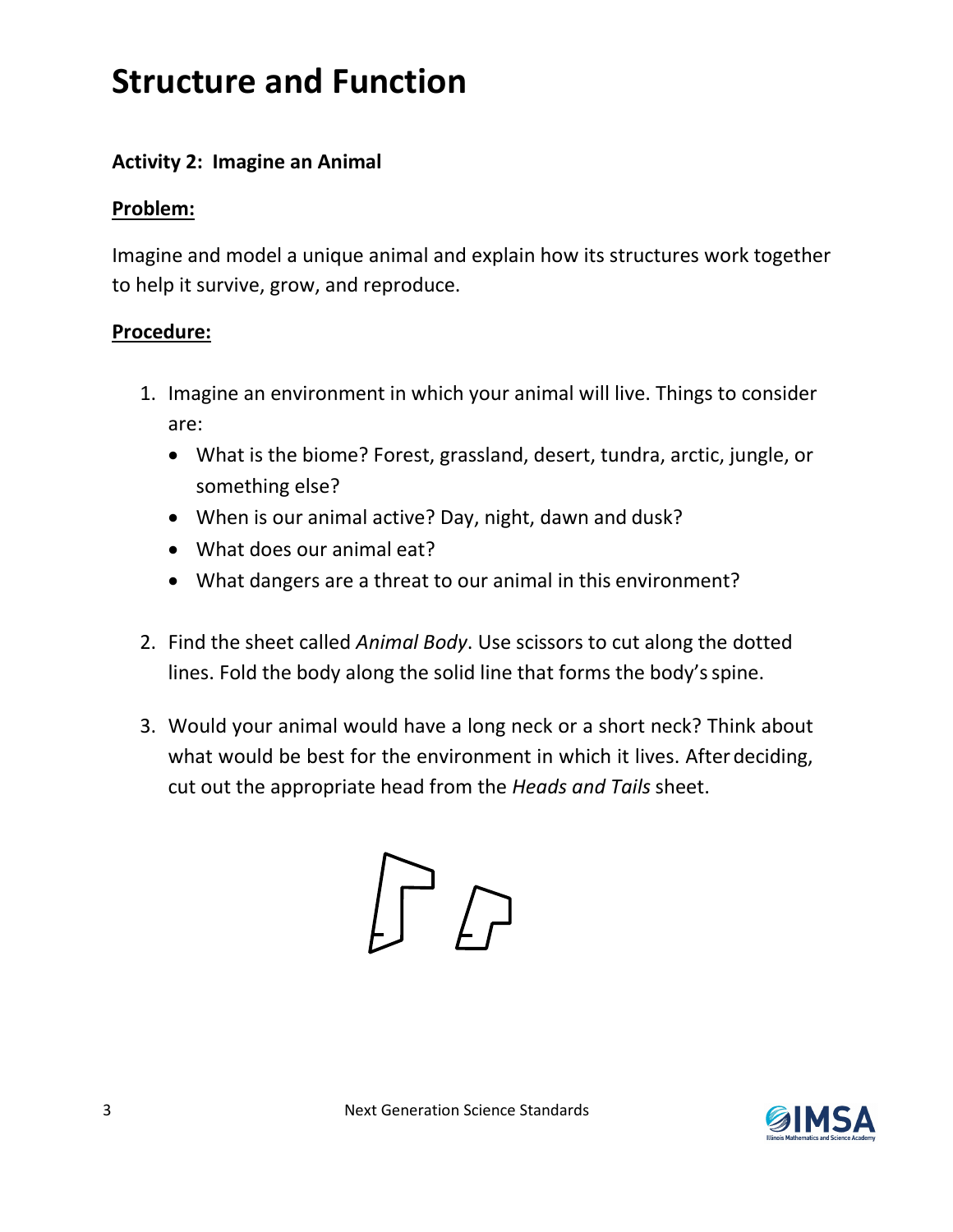4. What type of eyes would your animal have? Small eyes are easy toprotect and fine for seeing in daylight. Big eyes are helpful for seeing in the dark. **Compound eyes** allow insects to see in many directions at once, although things look a bit blurry. You decide what's best for your animal, then draw the eyes on its head.



5. What type of mouth would your animal have? That might depend onwhat it eats. Flat teeth are good for grinding plants. Sharp teeth are good for cutting meat. Beaks are good for many things, but not chewing. There are other options too. You decide, then draw a mouth on your animal's head.



6. The inside of your animal body shows the **digestive track** through which food moves. You will need to add some organs to your animal's digestive track, depending on what it eats. It will certainly need a stomach. Look at the *Digestive Organs* sheet. Decide what your animal should have, cut out the organs needed, and tape or glue them to a good place on thedigestive track. Food should be able to enter and exit each organ before arriving at the **intestines**.

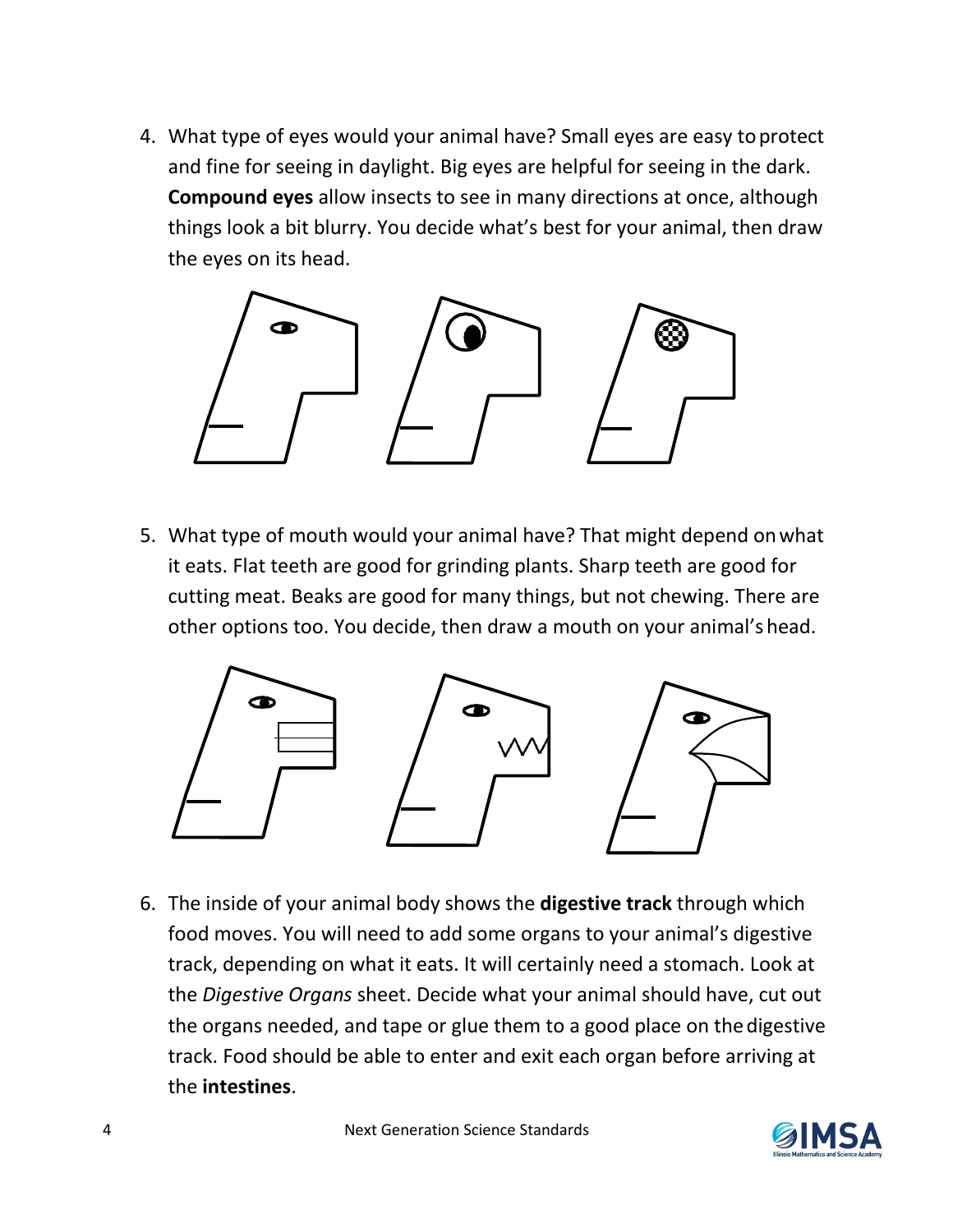7. Does your animal have a tail? What type would be best for your animal? Some tails can be used for defense. Others are good for swishing away flies that might carry diseases.



Some tails are good for making a big, colorful display. They can intimidate a rival or get the attention of a potential mate. These tails say "Look how strong and beautiful I am". But a potential mate can't see colorful feathers at night. Some tails light up and glow in the dark. They say "Here I am. Come and find me".



- 8. Now you can assemble your animal by attaching the head and tail tothe body.
- 9. Is there anything else your animal needs? With a pencil or a bit ofpaper, you can add ears. Hearing is helpful for finding prey, avoiding predators, and listening for the song of a potential mate.

Does your animal need camouflage, protective fur, scales, or anything else you can draw or attach to the body? What color is it?

Give your animal any other external features which would be needed to survive, grow, and reproduce in its home environment.

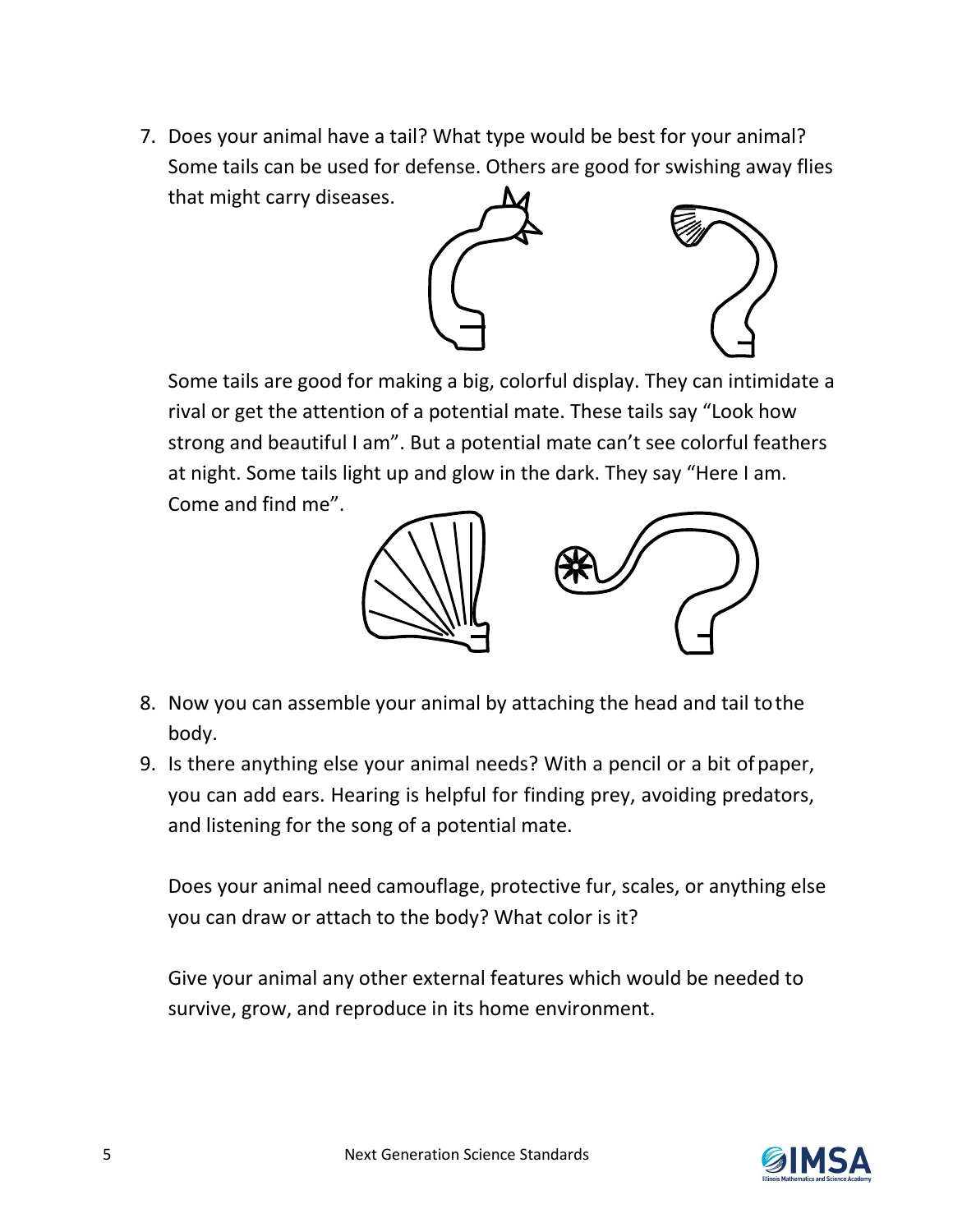10. Now prepare to present your animal to the class. You will need to explain how the various structures work together to help your animal survive, grow, and reproduce in its environment.

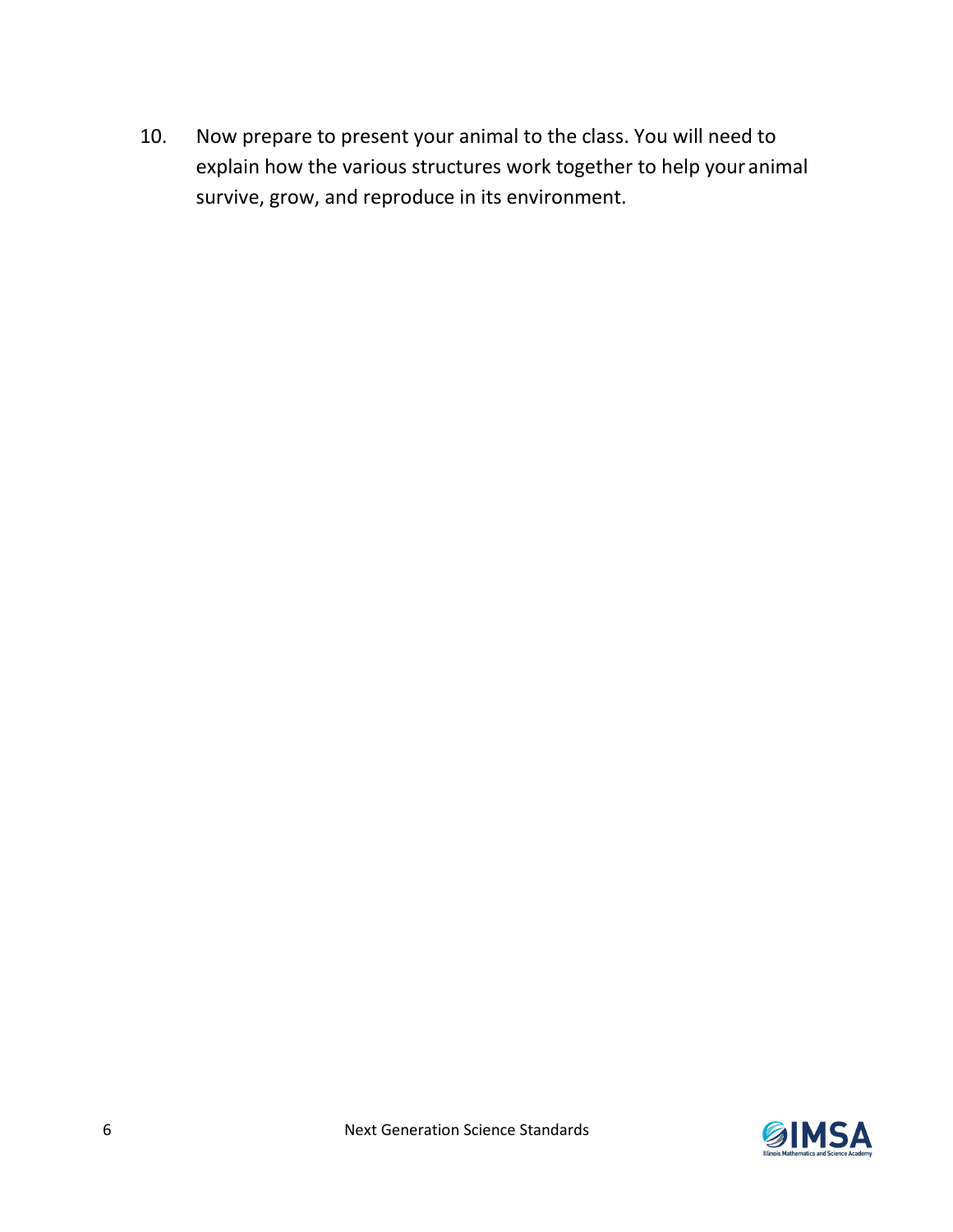# **Structure and Function**

## **Activity 3 – Inside Plants**

Animals have a digestive track. It carries food and water to where they are needed. Do plants have similar organs?

**Problem:** Do an experiment to see if plants have organs for moving water from one area to another.

### **Procedure:**

Find a partner. Examine the celery. Record your observations below. Include as many details as you can.



Your teacher will show you the materials you may use. Plan an experiment to see if plants have internal organs for moving water.